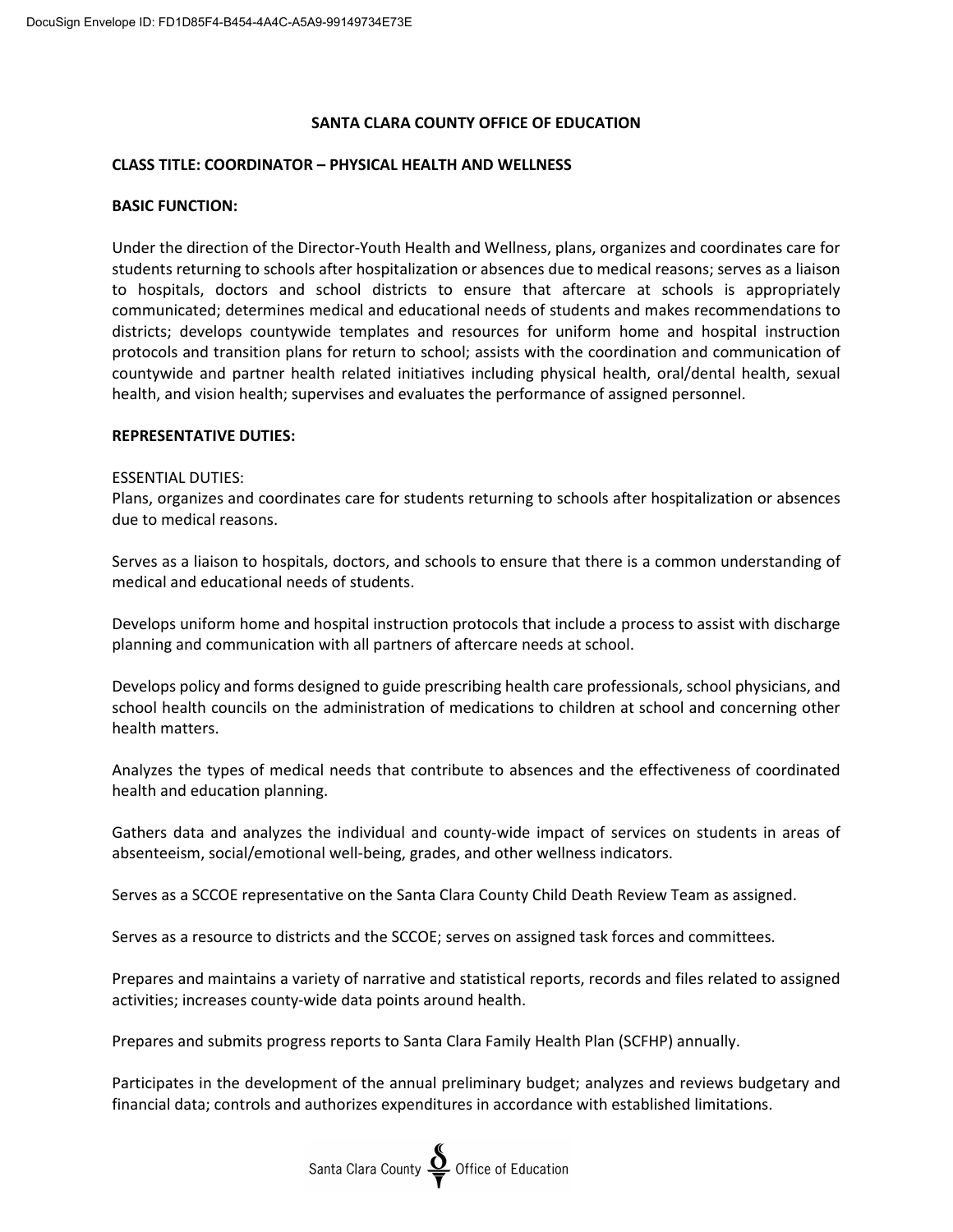## **Coordinator – Physical Health and Wellness continued Page 2**

Attends conferences, departmental and interdepartmental meetings as assigned; provides expertise and technical assistance as needed; attends and participates in SCCOE meetings and events.

Develops, coordinates and provides training and technical assistance on health-related initiatives, protocols, templates and resources.

Convenes and/or attends the meetings of the countywide school nurse collaborative.

Assists schools with activities related to physical health, oral/dental health, vision health and sexual health.

Collaborates to ensure that required health screenings are conducted for public school youth in Santa Clara County.

OTHER DUTIES: Performs related duties as assigned.

## **KNOWLEDGE AND ABILITIES:**

KNOWLEDGE OF:

State and federal laws, court rulings, regulations and codes related to Special Education; Due process in terms of special education conflict resolution; Research, policy, systems of services to children with special needs; Local and state guidelines and requirements concerning special education; Collecting and assembling data to generate reports; Budget preparation and control; Oral and written communication skills; Strong interpersonal skills; Operation of a computer and assigned software.

ABILITY TO:

Interpret, apply and explain rules, regulations, policies and procedures; Research and organize information; Prepare comprehensive narrative and statistical reports related to assigned activities; Provide technical, specialized, consultative, advisory and planning services; Serve as a liaison to districts, hospitals and the SCCOE; Analyze situations accurately and adopt an effective course of action; Work independently with little direction; Communicate effectively both orally and in writing; Establish and maintain cooperative and effective working relationships with others; Operate a computer and assigned office equipment.